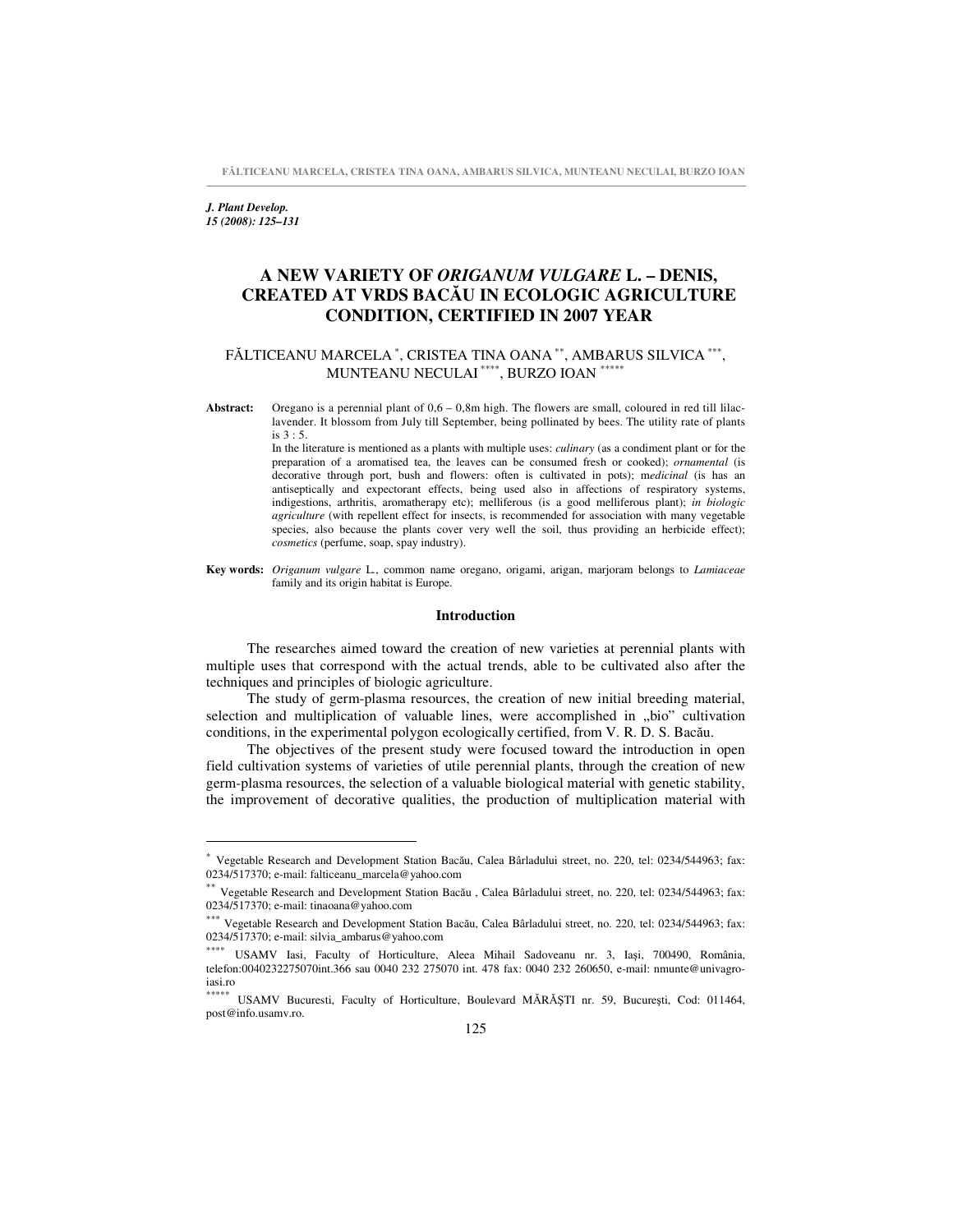biological and phyto-sanitary qualities that correspond with the international quality standards and that are well adapted in the pedo-climatic conditions from our country.

#### **Materials and methods**

The researches were accomplished at V. R. D. S. Bacău, during 2001- 2005 years, on a local population of *Origanum vulgare* L. with a large genetic variability, from which, through individual and on families repeated selections, the main selection criteria being the decorative character, adapted for pot cultivations, a line was obtained. This line is characterised through uniformity, stability, authenticity and was forwarded to ISTIS Bucharest for the accomplishment of DHS test and then certified in 2008 under the name of "Denis".

For the decorative characters the following quantitative and qualitative characteristics have been screened: plant's height; bush diameter; the port; the ratio height/diameter, the number of floral cane per plant; the inflorescence diameter; the colour of flowers; the blossom period; the blossom precocity; the resistance to low temperatures during the winter, the degree of plant's branching. The cultivation was conducted according with the biologic agriculture regulations (low inputs): two phasial fertilisations with Cropmax 0,2 %, in the vegetation period and before blossom; four manual weeding on row and three with machines between the rows.

The dry matter and water contain was determined through the drying of plants at  $105^{\circ}$ C.

The minerals were determined through the calcinations of plants at  $560^{\circ}$ C, followed by the solubilisation in HNO3 concentrated and in solution of 1%, being analysed through an inductor spectrometer coupled with plasma (ICP-ES) IRIS INTREPRID.

The extraction of the volatile oil was achieved through hydro-distillation in an equipment type Neoclevenger. The separation of the volatile compounds was realised through a chromatograph with gas Agilent, utilising an capillary column DB-5 of 25 m long. The utilised gas was helium.

The identification of the compounds was achieved through a spectrometric detector (Agilen), and the verification of the results was made based on Kovats indices.

### **Results and discussions**

At the *Origanum vulgare* specie, the biologic material from the germplasm collection is extremely valuable for its utilisation in the breeding program for the creation and promotion of new cultivars.

The studies regarding the quantitative characteristics, the main criteria for the initial breeding material creation and selection, through which the decorative characters are underlined, are presented in **Table 1**.

The studies concerning the qualitative characters are focused toward the plant's port, the colour of flowers, blossom period, earliness at blossom, resistance to low temperatures during the winter; the degree of plant's branching. The results are presented in **Table 2**.

Due to the high variability degree of the initial biologic material, the individual selection was made on mother plants (vegetative), followed by the selection on families obtained after the generative multiplication (with seeds from elite plants that produced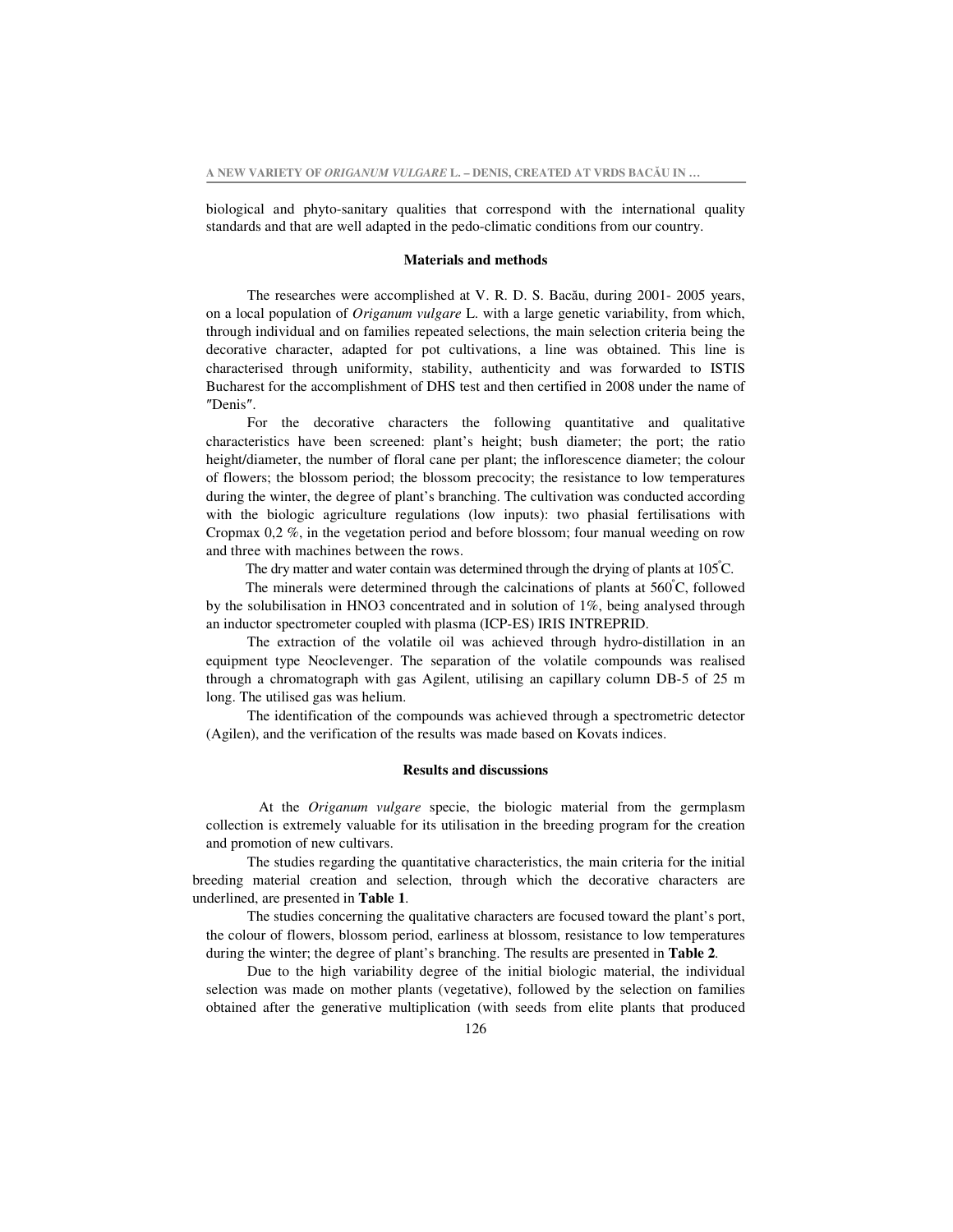seeds in the same year of vegetation). Thus, we tried to shorten the selection period, the stabilisation of the selected line and the achievement of the objectives established from decorative point of view. Another goal was the achievement of the selected material uniformity.

Due to the fact that *Origanum vulgare* L. is specie recognised first of all as a spicy, aromatic and medicinal plant the studies were focused also on the determination of the mineral content and the essential volatile oil components.

The studies accomplished at "Denis" variety concerning the mineral content from mature stems, young stems, leaves, flowers and roots, expressed in mg/100 g f.w. (Table 3) shows that, in all parts of plants the quantities of calcium and potassium are the highest: the calcium vary from 562, 36 mg/100 g f.w. (leaves) to  $116,79$  mg/100 g f.w (roots); the determined potassium shows the fact that the highest accumulations are in leaves (1970 mg/100 g f.w) and flowers  $(557,64 \text{ mg}/100 \text{ g f} \cdot \text{w})$ . High values were recorded for magnesium in flowers (132,37 mg/100 g f.w), young stems (101,66 mg/100 g f.w) and roots (98,61 mg/100 g f.w).

In the young stems the highest content is in: Ca  $(522,34 \text{ mg}/100 \text{ g f.w})$ , K  $(216,33 \text{ g/m})$ mg/100 g f.w) and Mg (101,66mg/100 g f.w).

In the mature stems the highest content is in: K  $(227,49 \text{ mg}/100 \text{ g f.w})$  and Ca (211,54 mg/100 g f.w).

In leaves, the highest content is in: K  $(1970,35 \text{ mg}/100 \text{ g f.w})$ , Ca  $(562,36 \text{ mg}/100 \text{ g}$ f.w) and Ba (129,68 mg/100 g f.w). Tracks of Mg, Al and Na minerals can be also noted.

In flowers, the highest content is in: K  $(557, 64 \text{ mg}/100 \text{ g f.w})$ , Ca  $(163, 77 \text{ mg}/100 \text{ g}$ f.w), Ba (116,74 mg/100 g f.w) and Al (116,41 mg/100 g f.w).

In roots, the highest content is in: K  $(331,06 \text{ mg}/100 \text{ g f.w})$ , Ca  $(116,79 \text{ mg}/100 \text{ g f}$ f.w), Al (98,98 mg/100 g f.w) and Mg (98,61 mg/100 g f.w). Tracks of Fe and Na minerals can be also noted.

The compounds of the volatile oils that were identified (un number of 33 compounds) through the correlation between the spectrum and the retention time (Table 4 and Figure 1), shows that, the most important compounds are: gama-terpinen (18,58 %), pcimen (15,07 %), beta-cariofilen (13,46 %), cariofilen oxid (5,42 %), sabinen (5,12 %), trans-beta-ocimen  $(4,31\%)$ , cis-beta-terpineol  $(4,19\%)$ .

The important compounds are registered between  $1\%$  to  $3\%$ : terpinen-4-ol (2,72) %), borneol (2,69 %), germacren D-4-ol (2,53 %), alfa-farnesen (2,46 %), m cis-betaocimen (2,34 %), alfa-cadinol (2,14 %), alfa-terpinen (2,05 %), camfen (1,7 %), alfa-pinen  $(1,3\%)$ , alfa-himacalen  $(1,45\%)$ , tau-muurolol  $(1,02\%)$  and alloaromadendren  $(1,01\%)$ .

Except the number of 6 compounds (under  $0.50\%$ ), the rest of them (8 compounds) are registered below 0,5% to 1 %: mircen (0,98 %), silvestren (0,94 %), terpinolen (0,76 %), Thujen (0,69 %), alfa-cariofilen (0,64 %), Elixen (0,63 %), beta-pinen  $(0,61\%)$  and longifolen aldehidç  $(0,5\%)$ .

The chromatogram of the essential oils is presented in **Graphic 2**.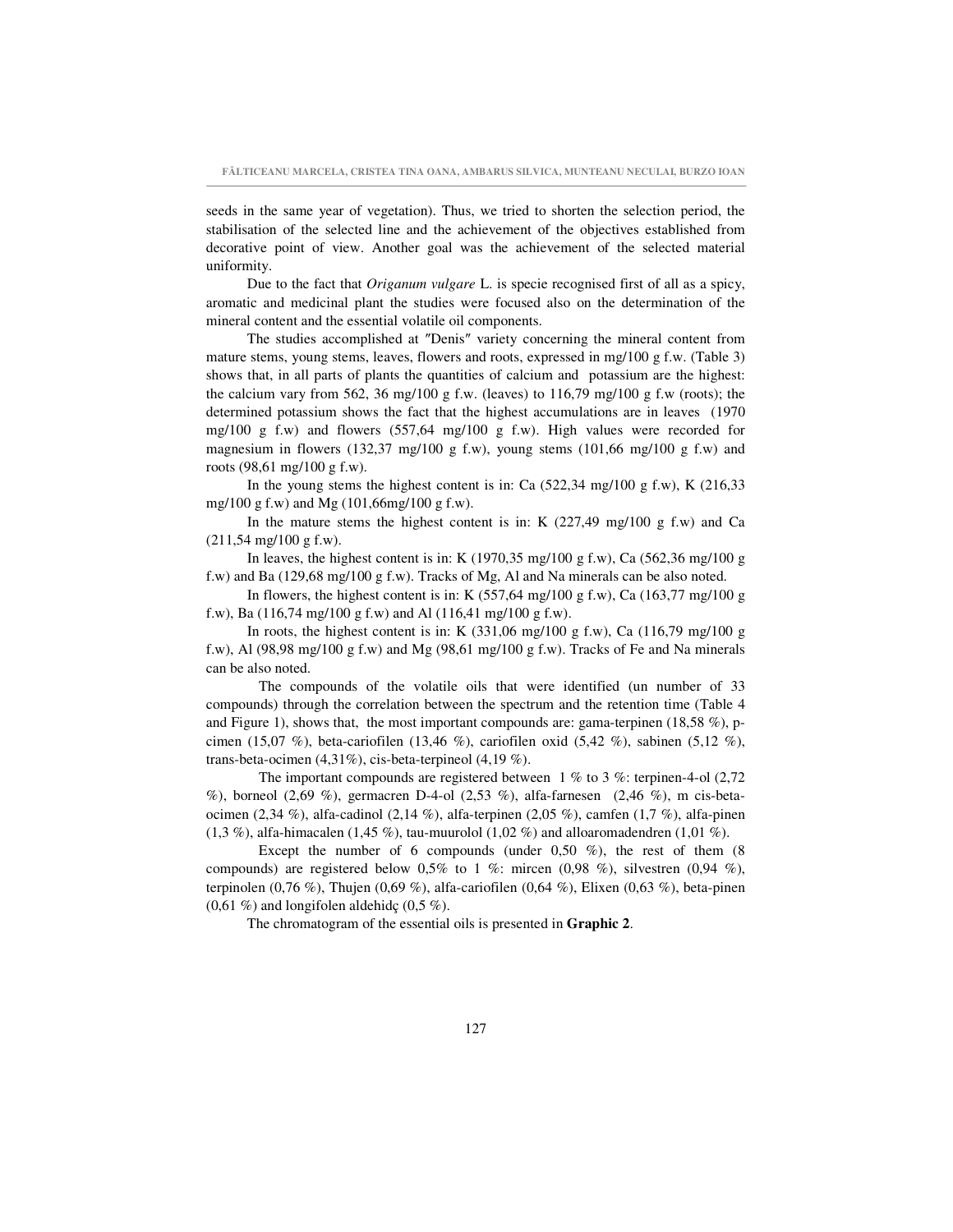

**A NEW VARIETY OF** *ORIGANUM VULGARE* **L. – DENIS, CREATED AT VRDS BACU IN …**

**Fig. 1.** Graphical representation of the essential oils at Origanum vulgare L., variety "Denis"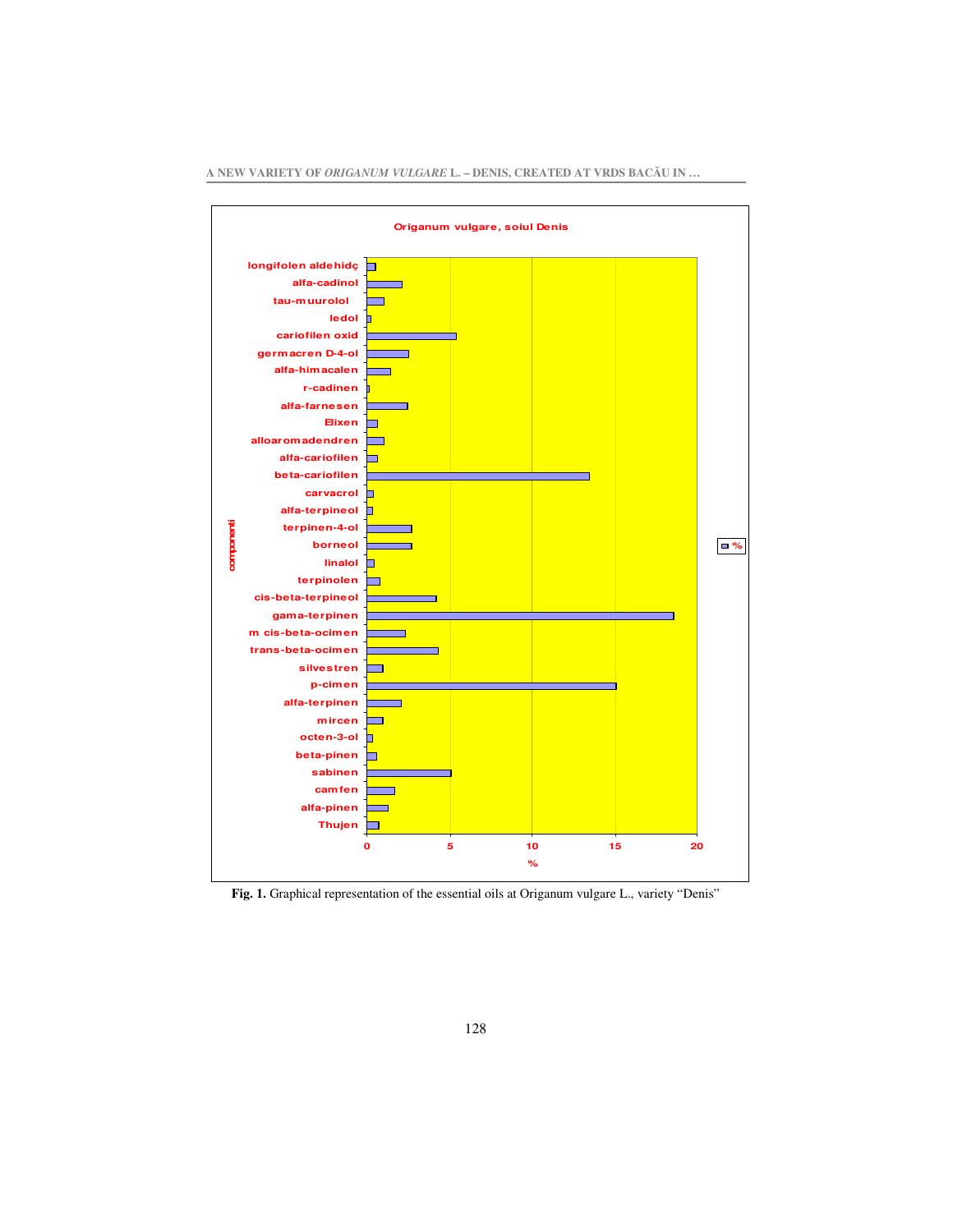**FLTICEANU MARCELA, CRISTEA TINA OANA, AMBARUS SILVICA, MUNTEANU NECULAI, BURZO IOAN**



**Fig. 2.** The chromatogram of the essential oils at *Origanum vulgare* L.*,* variety "Denis"

## **Conclusions**

- The accomplished studies underline the value of the biologic material that was created, selected and multiplied at V. R. D. S. Bacău at *Origanum vulgare* L. species, during 2002-2006 years.
- The utility as a decorative specie is emphasized by the quantitative and qualitative characteristics, followed and accomplished through selection and propagation, both for the creation of the initial material and for the breeding program.
- The studies concerning the content in minerals, on mature stems, young stems, leaves, flowers and roots expressed in mg/100 g f.w., shows the fact that in all plant's parts the calcium and magnesium content is the highest; the determined potassium shows the biggest accumulations in leaves. Magnesium has high values in flowers, young stems and roots. The highest content of the mature stems is in K and Ca.
- The study of the volatile oil content through the identification of a number of 33 compounds, confirms the multiple utility of the plant (especially as a spicy, aromatic and medicinal plant).
- The cultivation in unconventional conditions, in the perimeter of the biologic farm from V. R. D. S. Bacău, through the application of the low input technologies, assures the quality of the selected and propagated biologic material.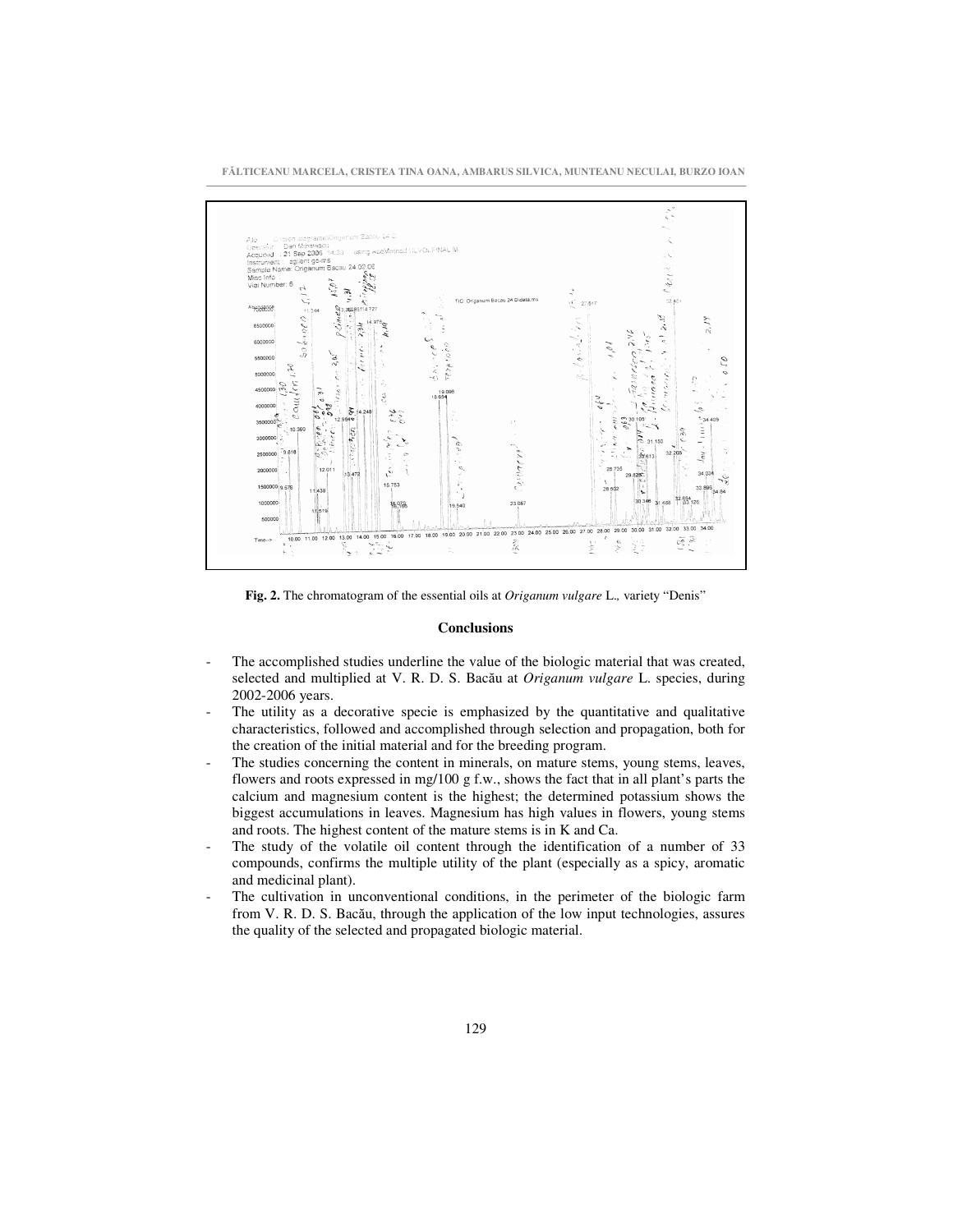**A NEW VARIETY OF** *ORIGANUM VULGARE* **L. – DENIS, CREATED AT VRDS BACU IN …**

| original population |           |                                         |              |                                |                                           |                                    |  |
|---------------------|-----------|-----------------------------------------|--------------|--------------------------------|-------------------------------------------|------------------------------------|--|
| <b>Cultivar</b>     | cm        | Plant's height   Plant's diameter<br>cm | Ratio<br>H/D | No of<br>flower cane/<br>plant | Length of<br>flower cane<br><sub>cm</sub> | Diameter of<br>inflorescence<br>cm |  |
| Local<br>population | $45 - 50$ | $35-40$                                 |              | $7-10$                         | $40 - 45$                                 | $4 - 5$                            |  |
| Soiul<br>"Denis"    | $35 - 45$ | 30-45                                   |              | $8 - 12$                       | $30 - 55$                                 | $5 - 7$                            |  |

Table 1. The quantitative characteristics of the new cultivar "Denis", comparing with its

|  | <b>Table 2.</b> The qualitative characteristics of the new cultivar "Denis", comparing with its |                     |  |  |
|--|-------------------------------------------------------------------------------------------------|---------------------|--|--|
|  |                                                                                                 | original population |  |  |
|  |                                                                                                 |                     |  |  |

| Cultivar            | Plant's port     | Colour of<br>flowers | The blossom<br>beginning | The blossom<br>period | <b>Resistance to</b><br>winter | <b>Branching</b><br>degree |
|---------------------|------------------|----------------------|--------------------------|-----------------------|--------------------------------|----------------------------|
| Local<br>population | bush             | pink-lilac           | $20-25$ June             | June - Aug            | good                           | strong                     |
| Soiul "Denis"       | branched<br>bush | dark pink-<br>lilac  | $10-55$ June             | June - Sept           | very good                      | very strong                |

**Table 3.** The mineral content per plant`s organs at the analysed of *Origanum vulgare*, variety "Denis" (mg/100 g f.w.)

|                 |                    | <i>valgure</i> , vality Dellis |               | $(\text{mg}/100 \text{ g}.1.00)$ |              |
|-----------------|--------------------|--------------------------------|---------------|----------------------------------|--------------|
| <b>Elements</b> | <b>Young stems</b> | <b>Mature stems</b>            | <b>Leaves</b> | <b>Flowers</b>                   | <b>Roots</b> |
| Al              | 34,35              | 10,33                          | 40,98         | 116,41                           | 98,98        |
| B               | 77,75              | 0.24                           | 0.69          | 0,518                            | 0,48         |
| Ba              | 0.00               | 48,76                          | 129,68        | 116,74                           | 97,82        |
| Ca              | 522,34             | 211,54                         | 562,36        | 163,77                           | 116,79       |
| Cr              | 0,144              | 0.08                           | 0.25          | 0,26                             | 0,23         |
| Cu              | 0,21               | 0.22                           | 0.58          | 0,417                            | 0,33         |
| Fe              | 21,87              | 6,79                           | 17,26         | 82,61                            | 68,53        |
| K               | 216,33             | 227,49                         | 1970,35       | 557,64                           | 331,06       |
| Mg              | 101,66             | 49,65                          | 80,67         | 132,37                           | 98,61        |
| Mn              | 1,29               | 0,47                           | 0,77          | 2,836                            | 1,96         |
| Na              | 10,15              | 9,06                           | 47,20         | 48,09                            | 40,04        |
| Ni              | 0.00               | 0,00                           | 0.00          | 0,15                             | 0,00         |
| P 1859          | 4,45               | 6,87                           | 14,90         | 4,72                             | 2,72         |
| P 2136          | 10,62              | 9,20                           | 23,92         | 9,23                             | 6,11         |
| Pb              | 0.07               | 0.08                           | 0.13          | 0,10                             | 0,06         |
| Sr              | 1,45               | 0.44                           | 2,02          | 0,40                             | 0,22         |
| Zn              | 0.62               | 0.54                           | 1,50          | 1,86                             | 1,36         |

| Nr. crt. | The content in volatile oil | $\%$ |
|----------|-----------------------------|------|
|          |                             |      |
|          |                             |      |
|          | <b>Thujen</b>               | 0.69 |
| 2.       | alfa-pinen                  | 1,3  |
| 3.       | camfen                      | 1.7  |
|          | sabinen                     | 5,12 |
| 5.       | beta-pinen                  | 0,61 |
| 6.       | octen-3-ol                  | 0,31 |
|          | mircen                      |      |